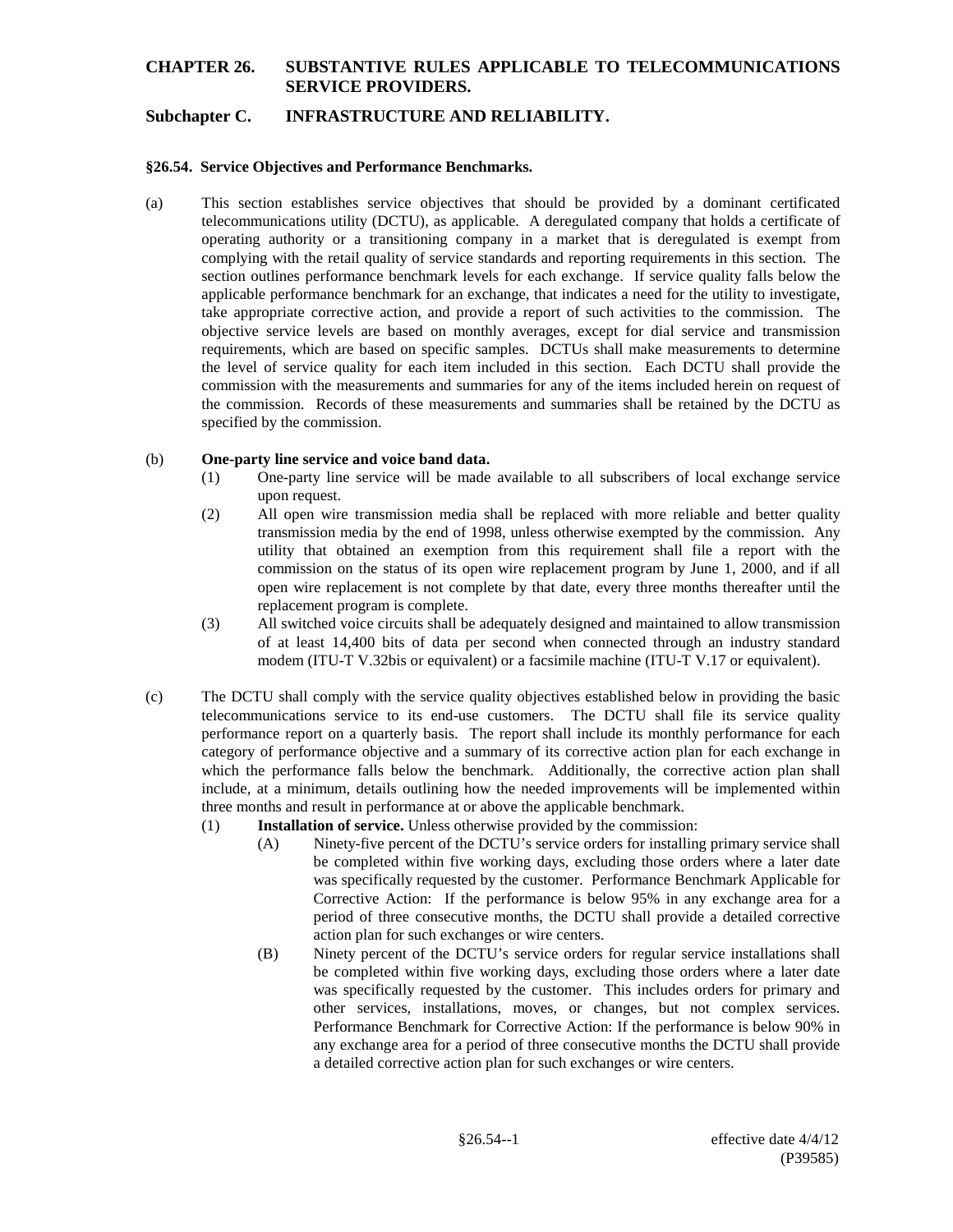# **Subchapter C. INFRASTRUCTURE AND RELIABILITY.**

- (C) Ninety-nine percent of the DCTU's service orders for service installations shall be completed within 30 days. Performance Benchmark for Corrective Action: If the performance is below 99% in any exchange area for a period of three consecutive months, the DCTU shall provide a detailed corrective action plan for such exchange or wire center.
- (D) One-hundred percent of the DCTU's service orders for service installations shall be completed within 90 days.
- (E) Each DCTU shall establish and maintain installation time commitment guidelines for the various complex services contained in its tariff. Those guidelines should be available for public review and should be applied in a nondiscriminatory manner.
- (F) The installation interval measurements outlined in subparagraphs (A) (D) and (H) of this paragraph shall commence with either the date of application or the date on which the applicant qualifies for service, whichever is later.
- (G) The DCTU shall provide to the customer a due date on which the requested installation or change shall be made. If a customer requests that the work be done on a regular working day later than that offered by the DCTU, then the customer's requested date shall be the commitment date. If a premises visit is required, the DCTU shall schedule an appointment period with the customer for morning or afternoon, not to exceed a four-hour time period, on the due date. If the DCTU is unable to keep the appointment, the DCTU shall attempt to notify the customer by a telephone call and schedule a new appointment. If unable to gain access to the customer's premises during the scheduled appointment period, the DCTU carrier representative shall leave a notice at the premises advising the customer how to reschedule the work.
- (H) Ninety percent of the DCTU's commitments to customers for the date of installation of service orders shall be met, excepting customer-caused delays. Performance Benchmark Applicable for Corrective Action: If the performance is below 90% in any exchange area for a period of three consecutive months, the DCTU shall submit a list of missed commitments to the commission and provide a detailed corrective action plan for such exchange or wire center.
- (I) The installation interval and commitment requirements of subparagraphs (A) (D) and (H) of this paragraph do not include service orders either to disconnect service or to make only record changes on a customer's account.
- (J) A held regrade order is one not filled within 30 days after the customer has made application for a different grade of service except where the customer requests a later date. In the event of the DCTU's inability to so fill such an order, the customer should be advised and told when the DCTU can fulfill the order. The number of held regrade orders shall not exceed 1.0% of the total number of customer access lines served.
- (2) **Operator-handled calls.** DCTUs shall maintain adequate personnel to provide an average operator answering performance as follows for each exchange on a monthly basis:
	- (A) Eighty-five percent of toll and assistance operator calls answered within ten seconds, or average answer time shall not exceed 3.3 seconds. Benchmark for Corrective Action: If the performance is either below 85% within ten seconds or if the average exceeds 3.3 seconds at any answering location in any given month, the DCTU shall provide a detailed corrective action plan for such exchange or wire center.
	- (B) Ninety percent of repair service calls shall be answered within 20 seconds or average answer time shall not exceed 5.9 seconds. Benchmark for Corrective Action: If the performance is below 90% within 20 seconds or the average answer time exceeds 5.9 seconds at any answering location for a period of five days within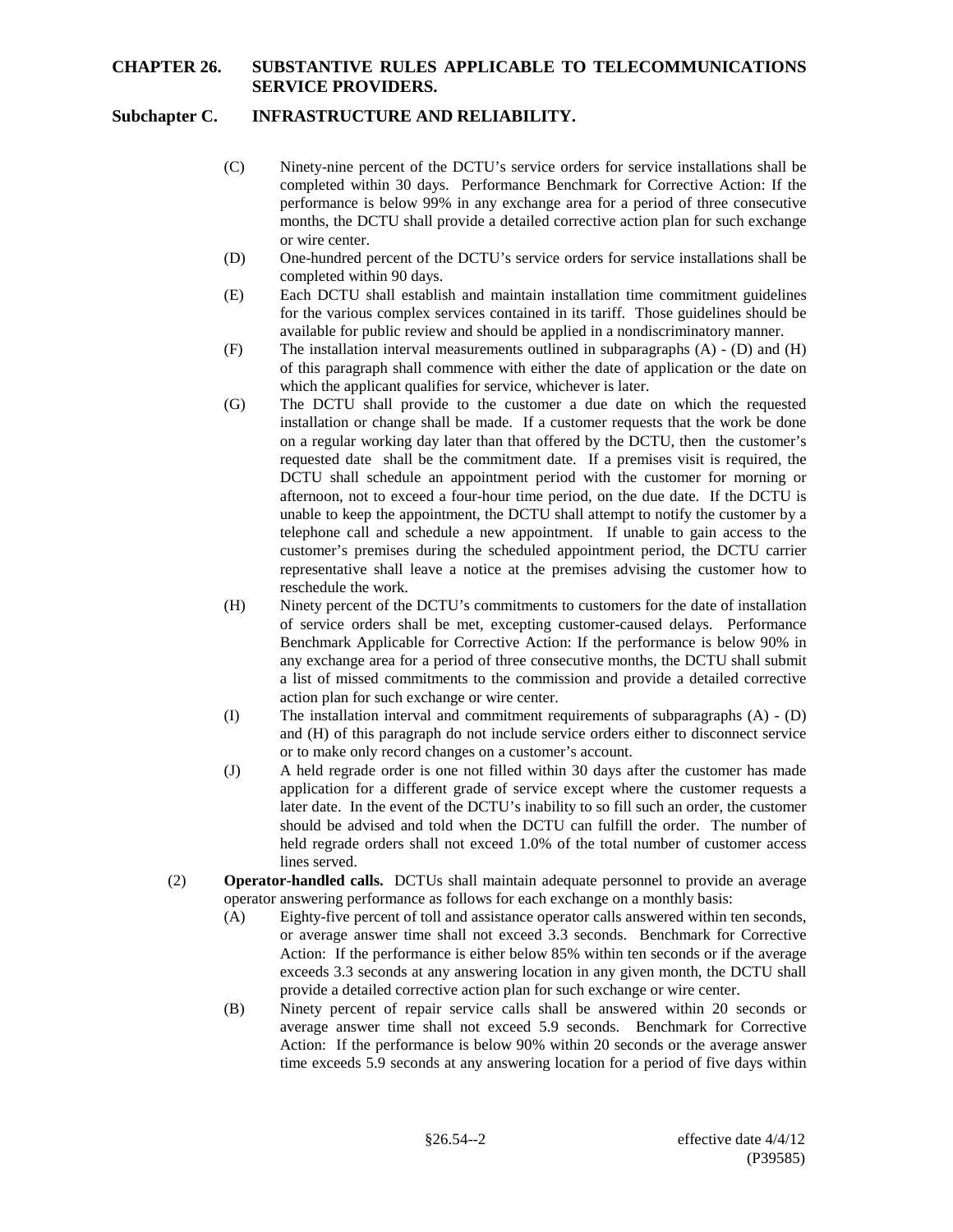# **Subchapter C. INFRASTRUCTURE AND RELIABILITY.**

any given month, the DCTU shall provide a detailed corrective action plan for such exchange or wire center.

- (C) Eighty-five percent of directory assistance calls shall be answered within ten seconds or the average answer time shall not exceed 5.9 seconds. Benchmark for Corrective Action: If the performance is either below 85% within ten seconds or if the average answer time exceeds 5.9 seconds at any answering location in any given month, the DCTU shall provide a detailed corrective action plan for such exchange or wire center.
- (D) An "answer" shall mean that the operator, interactive voice system, or representative, is ready to render assistance and/or ready to accept information necessary to process the call. An acknowledgment that the customer is waiting on the line shall not constitute an "answer."
- (E) DCTUs may measure answer time on a toll center or operating unit basis in lieu of measuring answer time in each exchange unless specifically requested by the commission.
- (3) **Local dial service.** Sufficient central office capacity and equipment shall be provided to meet the following requirements:
	- (A) dial tone within three seconds on 98% of calls. For record-keeping and reporting purposes, 96% in three seconds during average busy season and/or busy hour shall be acceptable as complying with this requirement;
	- (B) completion of 98% of intraoffice calls (those calls originating and terminating within the same central office building) without encountering an equipment busy condition (blockage) or equipment failure;
	- (C) for every switch that serves customers, the availability factor for stored program controlled digital and analog switching facilities shall be 99.99%, or the total unscheduled outage for each switch shall not exceed 53 minutes per year.
	- (D) A report detailing the cause and proposed corrective action for the local dial service measures, for any exchange that falls below the established performance objective level, must be submitted to the commission.

#### (4) **Local interoffice dial service.**

- (A) Each DCTU shall provide and maintain interoffice trunks on its portion of the local exchange service network so that 97% of the interoffice local calls excluding calls between central offices in the same building are completed without encountering equipment busy conditions or equipment failures. For DCTUs' testing, recordkeeping, and reporting purposes, DCTUs are not required to separate local dial service results from local interoffice dial service results unless specifically requested by the commission.
- (B) The availability factor for stored program controlled digital and analog switching and interoffice transmission facilities for end-to-end transmission shall be 99.93%, or the total unscheduled outage shall not exceed 365 minutes per year.
- (C) A report detailing the cause and proposed corrective action for the local dial service measures, for any exchange that falls below the established performance objective level, must be submitted to the commission.
- (5) **Direct distance dial service.** Engineering and maintenance of the trunk and related switching components in the toll network shall permit 97% completion on properly dialed calls, without encountering failure because of blockages or equipment irregularities. A report detailing the cause and proposed corrective action for the direct distance dial service measure, for any exchange that falls below the established performance objective level, must be submitted to the commission.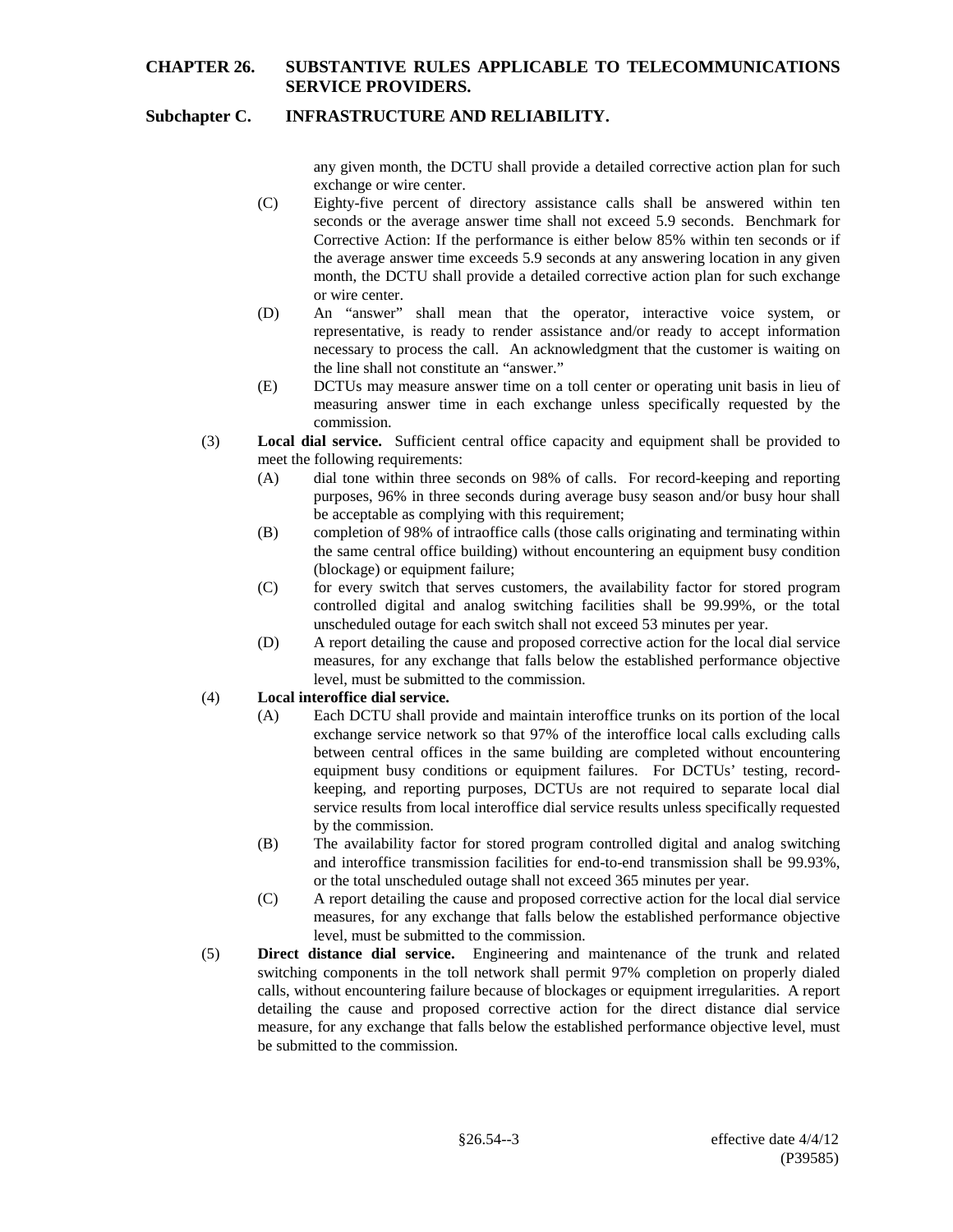### **Subchapter C. INFRASTRUCTURE AND RELIABILITY.**

- (6) **Customer trouble reports.**
	- (A) The DCTU that serves more than 10,000 access lines shall maintain its network service in a manner that it receives no more than three customer trouble reports on a company-wide basis, excluding customer premises equipment (CPE) reports, per 100 customer access lines per month (on average). Performance Benchmark Applicable for Corrective Action: If the customer trouble report exceeds 3.0% (three per 100 access lines) for a large exchange or 6.0% (six per 100 access lines) for a smaller exchange for three consecutive months, the DCTU shall provide a detailed corrective action plan for such exchange or wire center. For purposes of this section, a large exchange is defined as serving 10,000 or more access lines and a small exchange is defined as serving less than 10,000 access lines.
	- (B) The DCTU that serves 10,000 or less access lines shall maintain its network service in a manner that it receives no more than six customer trouble reports on a companywide basis, excluding customer premises equipment (CPE) reports, per 100 customer access lines per month (on average). Performance Benchmark Applicable for Corrective Action. If the customer trouble report exceeds 6.0% (six per 100 access lines) per exchange for three consecutive months, the DCTU shall provide a detailed corrective action plan for such exchange or wire center.
	- (C) The DCTU shall provide to the customer a commitment time by which the trouble will be cleared. If a premises visit is required, the DCTU shall schedule an appointment period with the customer for the morning or afternoon, not to exceed a four-hour time period. When the DCTU cannot keep an appointment, the DCTU shall attempt to notify the customer by a telephone call and schedule a new appointment. If unable to gain access to the customer's premises during the scheduled appointment period, the DCTU representative shall leave a notice at the premises advising the customer how to reschedule the work.
	- (D) At least 90% of out-of-service trouble reports on service provided by a DCTU shall be cleared within eight working hours, except where access to the customer's premises is required but not available or where interruptions are caused by unavoidable casualties and acts of God affecting large groups of customers. Performance Benchmark Applicable for Corrective Action: If the performance is below 90% in any exchange area for a period of three consecutive months, the DCTU shall provide a detailed corrective action plan for such exchange or wire center.
	- (E) Each DCTU shall establish procedures to insure the prompt investigation and correction of trouble reports so that the percentage of repeated trouble reports on residence and single line business lines does not exceed 22% of the total customer trouble reports on those lines. Performance Benchmark Applicable for Corrective Action: If repeat reports exceed 22% of the total customer trouble report in any exchange for three consecutive months, the DCTU shall provide a detailed corrective action plan for such exchange or wire center.
- (7) **Transmission requirements.** All voice-grade trunk facilities shall conform to accepted transmission design factors and shall be maintained to meet the following objectives when measured from line terminals of the originating central office to the line terminals of the terminating central office. A periodic report for central offices or exchanges as requested by the commission staff shall be provided by the DCTU, in order to demonstrate compliance with the following objectives.
	- (A) Interoffice local exchange service calls. Excluding calls between central offices in the same building, 95% of the measurements on the network of a DCTU should have from two to ten decibels loss at 1000+20 hertz and no more than 30 decibels above reference noise level ("C" message weighting).